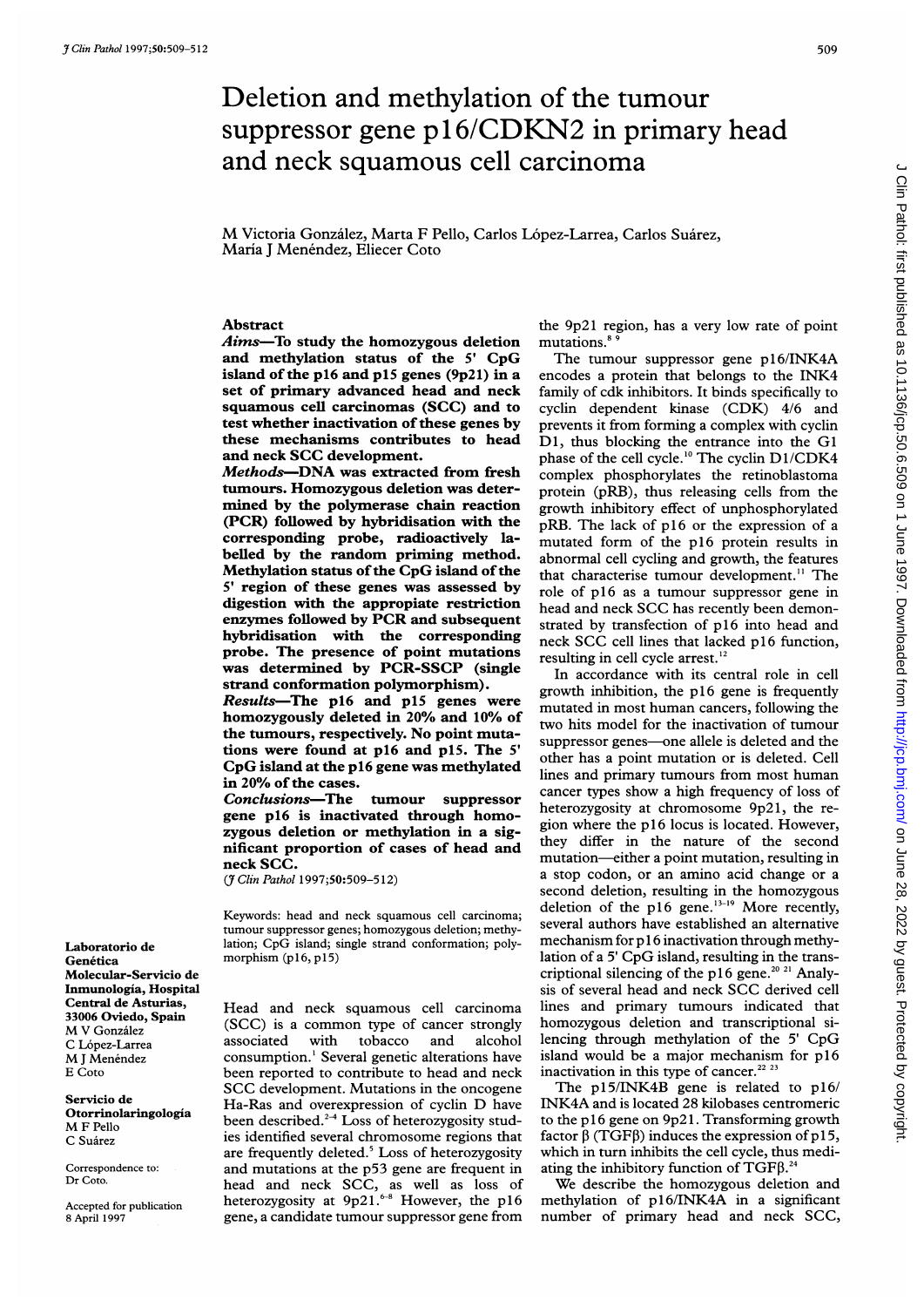

Figure 1 Map of the p16 and p15 genes, indicating (arrows) the primers used in the amplification of exon 1 of p16 and p15 for the assessment of homozygous delet<br>methylation status of both genes. ● HpaII sites;\*SmaI site.

indicating that inactivation of this tumour suppressor gene through these two genetic mechanisms would be a basic event in the of this type of cancer.

#### **Methods**

PATIENTS AND DNA EXTRACTION

Tumour samples were collected from 20 patients. The fresh tumour tissue was microdissected. Specimens containing more neoplastic cells were placed in lysis solution containing 1% sodium dodecyl sulphate (SDS) and proteinase K for 24 hours at 37°C, and DNA was obtained by phenol-chloroform extraction and ethanol precipitatior

HOMOZYGOUS DELETION OF THE P16 GENE A 340 base pair sequence encompassing the first exon of the p 16/INK4A gene was amplified with primers p16-1: 5'GAAGAAAGAGGAG-GGGCTGGCTGGTCACCA3' and p16-2: 5'GCGCTACCTGATTCCAATTCCCCTG-CAAAC3'. Reactions consisted of 100 ng of genomic DNA from tumour samples, <sup>20</sup> pmol of each primer,  $200 \mu M$  of each dNTP, 2.5 mM MgCl<sub>2</sub>,  $1 \times$  reaction buffer and one unit of Taq polymerase in a total volume of 20 gl. PCR conditions consisted of <sup>20</sup> cycles of 30 seconds at 95°C, one minute at 62°C (annealing) and one minute at 72°C (extension). The reactions  $(5 \mu l \text{ each})$  were electrophoresed overnight on a 1.5% agarose gel and blotted on to a nylon membrane. Hybridisation was at 42°C with a formamide hybridisation solution containing the p16 (first exon) probe

Table 1 Homozygous deletion and methylation of the 5' CpG island in the p16 and p15 genes in 20 cases of head and neck squamous cell carcinoma

| Case                    | $LOH$ 9p21*    | p16 delt | p16 met | $p15$ del $f$ | $p15 met$ # |
|-------------------------|----------------|----------|---------|---------------|-------------|
| 1                       | N <sub>I</sub> | +        |         |               |             |
| $\overline{\mathbf{c}}$ |                |          |         |               |             |
| $\overline{\mathbf{3}}$ | N <sub>I</sub> | +        |         |               |             |
| 4                       |                |          |         |               |             |
| 5                       | N <sub>I</sub> |          |         |               |             |
| 6                       | $\ddot{}$      |          |         |               |             |
| 7                       |                |          |         |               |             |
| 8                       | $\ddot{}$      |          |         |               |             |
| 9                       | N <sub>I</sub> |          |         |               |             |
| 10                      |                |          |         |               |             |
| 11                      | N <sub>I</sub> |          |         |               |             |
| 12                      |                |          |         |               |             |
| 13                      |                |          |         |               |             |
| 14                      |                |          |         |               |             |
| 15                      |                |          |         |               |             |
| 16                      |                |          |         |               |             |
| 17                      |                |          |         |               |             |
| 18                      |                |          |         |               |             |
| 19                      | +              |          |         |               |             |
| 20                      | N <sub>I</sub> |          |         |               |             |

\*LOH 9p2 1, + allelic loss; -heterozygosity retained; NI not informative. tpl 5/p16 met, + methylation of the <sup>5</sup>' CpG island; -no methylation. tp <sup>1</sup> 5/p 16 del, + deletion of the first exon; -no deletion.

radioactively labelled by the random priming method. After three washes of 30 minutes at 65°C with  $0.1 \times$  SSC/0.5% SDS, membranes Centromere were autoradiographed at  $-80^{\circ}$ C for 2-12 hours.

To test the quality of the DNA, an 1125 base pair sequence corresponding to nucleotides  $\overline{0.3 \text{ kb}}$  755-1880 of the N-acetyl transferase-2 (NAT-2) gene was amplified with primers 5'GGGGAT-CATGGACATTTGAAG3' and 5'CTTCC-<br>CAAGATAATCACAGGCC3' (EMBL accession number X14672). Southern blot analysis, including hybridisation with a NAT-2 radiolabelled probe, was performed as described for the analyis of the p16 gene.

## HOMOZYGOUS DELETION OF THE P15 GENE

The first exon of p15/INK4B was amplified with primers p15-1: 5'GCAGCGTGGGAAA-GAAGGGAAG3' and p15-2: 5'GCCCTGG-GGCCCCAGCTA3', yielding a fragment of 260 base pairs. Annealing temperature was 65°C and PCR was performed under the same conditions as the amplification of the  $p16$  gene. The reactions were electrophoresed  $(10 \mu)$ <br>each), blotted on to a nylon membrane and hybridised with a p15 exon 1 probe.

## METHYLATION ASSAY

We examined the methylation status of two HpaII sites (CCGG) at the <sup>5</sup>' CpG island of the p16 and p15 genes. One SmaI site (CCCGGG), coincident with one HpaII site on the <sup>5</sup>' CpG region of p16 was also studied (fig 1). Tumour DNA (1  $\mu$ g) was digested with 20 units of HpaII and 20 units of SmaI (Boehringer Mannheim, Germany). The digested DNA (50 ng) was subjected to <sup>20</sup> cycles of PCR with the primers used for the analysis of homozygous deletion of the p16 gene. The amount of amplified DNA was quantified after Southern blot analysis of  $10 \mu l$  of the PCR product with a p16 exon 1 probe, as described above. The same protocol was followed for the exon  $1$  of  $p15$ , amplified with the same primers that were used for the homozygous deletion of p15.

## PCR-SSCP (SINGLE STRAND CONFORMATION POLYMORPHISM)

Tumour DNA was amplified with primers for p16 exon <sup>1</sup> and p1<sup>5</sup> exon 1. SSCP analysis was adapted from the original method of Orita et  $a^{25}$  and PCR was performed as previously described.8 Formamide denaturing loading buffer  $(100 \mu l)$  was added to the reaction mixture and heated to 98°C for five minutes after which 5 µl was immediately loaded on to a 6% polyacrylamide gel containing 10% glycerol. Electrophoresis was carried out at <sup>10</sup> W for <sup>12</sup> hours.

#### Results

#### HOMOZYGOUS DELETION OF THE P16 AND P15 **GENES**

Tumour DNA samples from <sup>20</sup> patients were subjected to PCR for the assessment of homozygous deletion (table 1). PCR performed over 25-30 cycles rendered an amplification product in all samples checked. How-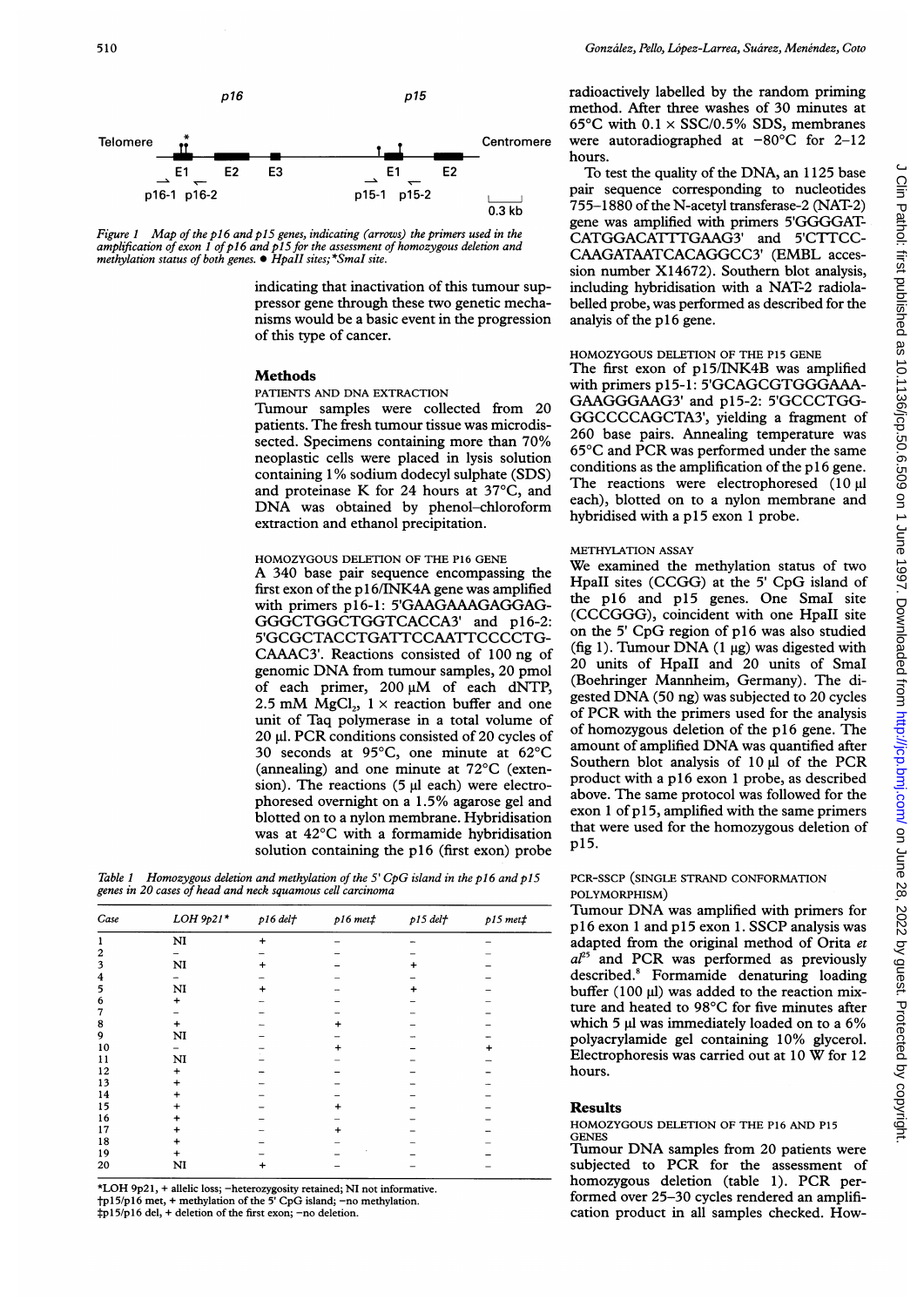



(A) Amplification of a fragment of the NAT-2 gene (nucleotides 755 to 1880). (B) Amplification of exon 1-p15 of tumour DNA samples (lane 9, tumour showing exon found a  $1-p15$  homozygous deletion). (C) Amplification of exon 1-p15 of tumour DNA samples<br>previously digested with HpaII (lane 1, tumour harbouring methylation of the p15 5 CpG We used PCR to identify the cases displaying island). (D) Amplification of exon 1-p16 of tumour samples (lanes 3, 7, and 9, cases homozygous deletions, another known mech-<br>showing homozygous deletion). (E) Amplification of exon 1-p16 of tumour DNA previously digested with HpaII (lanes 1 and 2, cases showing methylation of the p16 5' anism of p16 inactivation.<sup>28</sup> We failed to Figure 2  $CpG$  island).

ever, when fewer than 20 cycles were used ever, when rewer than 20 cycles were used<br>some samples did not yield any product,<br>indicating that this was the ideal number of<br>and multiple in indicating of seal some samples did not yield any product, cycles to minimise the contaminating effect of cycle, allowing it to progress in some situations non-tumour cells. All cases showed amplificafrom tumour cent. An cases showed amplifica-<br>that would otherwise lead to a cell cycle arrest.<br> $R$  and that would otherwise lead to a cell cycle arrest. 2). This was taken as a control for the quality of<br>DNA. Four of 20 cases (20%) did not amplify<br> $(67\%)$  of homozygous deletion.<sup>32</sup> They used<br>the first group of the all forms (6-2). The all<sup>5</sup> the Fir of hesp1 0n (fig n2) Tmh ,lf microsatellite analysis for the assessment of this gene (first exon) was homozygously deleted in alteration. The different experimental ap-<br>proach might account for the discrepancy in two cases  $(10\%)$  that were also deleted for the proach might account for the discrepancy in the results, since the presence of contaminating

## METHYLATION STATUS OF THE PI6 AND PI5 GENES All the samples were digested with HpaII and SmaI and subjected to amplification of the first exon of the p16 and p15 genes. Hybridisation with the corresponding probes and subsequent autoradiography showed the methylation of p16 and p15 in four cases (20%) and one case (5%), respectively (table 1, fig 2).

### POINT MUTATIONS IN THE P16 AND P15 GENES

The 20 cases were subjected to PCR-SSCP analysis for the detection of point mutations in the first exon of the  $p16$  and  $p15$  genes. None of them showed any band shift. We had previously studied the second exon with the same approach and no abnormalities were found.<sup>8</sup>

#### Discussion

Allelic loss of the chromosome 9p2i region is one of the most frequent genetic alterations in head and neck  $SCC<sup>7</sup>$  This region contains the

D/CDK4 complexes. This gene, pl6/INK4A, is the target of the 9p21 loss of heterozygosity observed in many human tumours.<sup>26-27</sup> The<br>p15/INK4B gene maps to the same region, 28<br>kilobases centromeric to p16<sup>-24</sup> However, p15 kilobases centromeric to  $p16.<sup>24</sup>$  However,  $p15$ mutations are <sup>a</sup> rare event in human tumours.<sup>18 26</sup> <sup>28</sup> Some cases harboured p16 homozygous deletion that did not involve p15.<sup>29</sup> Moreover, in the rare cases where p15 was deleted, this deletion also included the first exon of  $p16.^{30}$ 

> We analysed the p16 and p15 genes in <sup>a</sup> set of 20 cases of primary advanced head and neck SCC. According to Knudson's two hits model for tumour suppressor genes, p16 would be inactivated in human tumours by allele loss and point mutation. Previous studies using tumour cell lines showed a high incidence of p16 mutations. However, this was not consist tumour cell lines showed a high incidence of<br>p16 mutations. However, this was not consist-<br>ent with the results obtained from fresh tumour<br>samples. p16 is frequently mutated in heredisamples. p16 is frequently mutated in hereditary melanoma and pancreatic carcinoma but not in many other human cancers.'3 <sup>16</sup> <sup>31</sup> We did not find any evidence of p16 mutation in the first and second exons of p16 in the 20 head and neck SCC studied. Some authors have described the presence of p16 mutations in 10% of head and neck SCC, while others have<br>found a much lower incidence (one in 29

amplify the first exon of p16 in four cases and the first exon of p15 in two cases, both also tumours would not express any p16 protein<br>and would lack its inhibitory effect on the cell p16 gene (see fig 2). the results, since the presence of contaminating properties of contaminating DNA from normal tissue could have made us miss some cases harbouring homozygous deletions. However, this is unlikely, as we reduced the number of PCR cycles to 20 to minimise this masking effect.

> Hypermethylation of the <sup>5</sup>' CpG island of the p16 gene correlates with gene silencing. This hypermethylation is frequently present in many types of cancers.<sup>23</sup> Our results indicate that p16 was inactivated by this mechanism in 20% of the cases studied. The p16 gene is the major target of inactivation by methylation in head and neck SCC as the incidence of p15 methylation is much lower. Thus, p 15 methylation would not be a specific event contributing to progression of the disease. This is in line with the finding that hypermethylation of p16 and p15 is <sup>a</sup> selective phenomenon depending on the tissue of origin. Thus, in most epithelial derived tumours (lung, head and neck SCC, breast, prostate, and colon) methylation would affect p16 exclusively, while p15 would be the